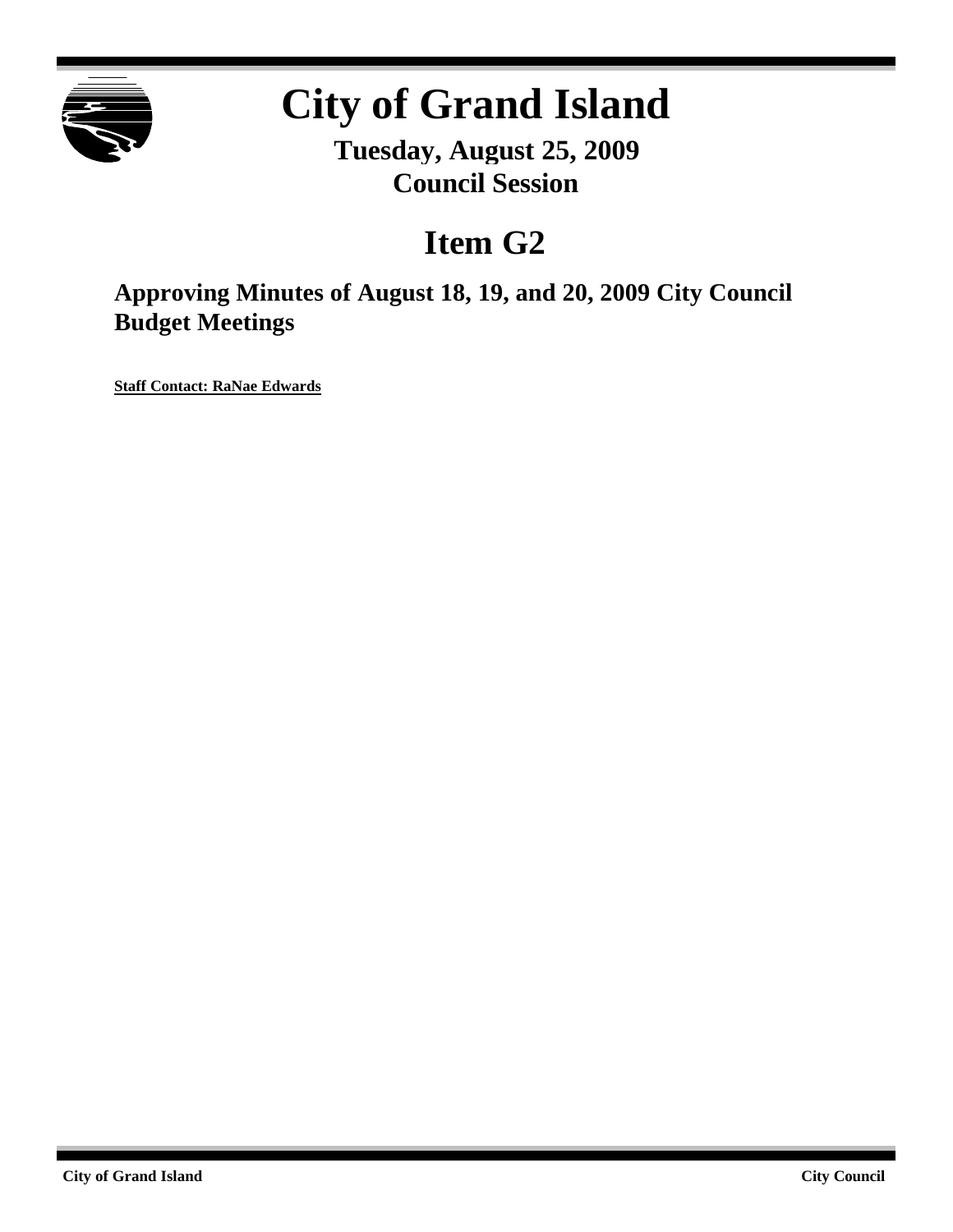#### CITY OF GRAND ISLAND, NEBRASKA

#### MINUTES OF CITY COUNCIL BUDGET MEETING August 18, 2009

Pursuant to due call and notice thereof, a Regular Meeting of the City Council of the City of Grand Island, Nebraska was conducted in the Council Chambers of City Hall, 100 East First Street, on August 18, 2009. Notice of the meeting was given in *The Grand Island Independent* on August 12, 2009.

Mayor Hornady called the meeting to order at 7:00 p.m. The following City Council members were present: Councilmember's Meyer, Niemann, Gilbert, Haase, Carney, Dugan, Ramsey, Nickerson, and Gericke. Councilmember Zapata was absent. The following City Officials were present: City Administrator Jeff Pederson, City Clerk RaNae Edwards, Finance Director Mary Lou Brown, City Attorney Dale Shotkoski, and Public Works Director Steve Riehle.

# INVOCATION was given by Mayor Hornady followed by the PLEDGE OF ALLEGIANCE.

MAYOR COMMUNICATION: Mayor Hornady introduced Community Youth Council members Audie Aguilar and Kiara Solorzano.

#### PUBLIC HEARINGS:

Public Hearing on Proposed FY 2009-2010 City Single Budget. Mary Lou Brown, Finance Director reported that Council needed to conduct a public hearing to take information from the citizens of Grand Island on the proposed FY 2009-2010 City Single Budget. Adoption of the budget and lid limit increase was scheduled for September 8, 2009. Mike McDermott, 1603 Gretchen Avenue and Lynn Widdifield, 223 South Shady Bend Road spoke in opposition to a tax increase. No further public testimony was heard.

Councilmember Zapata was present at 7:10 p.m.

Public Hearing on Community Redevelopment Authority (CRA) Budget. Chad Nabity, Regional Planning Director presented the CRA 2009-2010 Annual Budget. Presented was a PowerPoint presentation explaining the CRA programs and functions. The following budget highlights were presented: 1) \$100,000 to purchase dilapidated properties/infrastructure 2) \$150,000 for façade development and 3) \$800,000 for other projects. Total CRA request was \$425,000 for 2009-2010 which was down from \$475,000 requested in 2008-2009. No public testimony was heard.

Review of Proposed FY 2009/2010 City Single Budget. Mayor Hornady commented on the long difficult process of creating the 2009-2010 budget. Mentioned was that the department director's would present their budget and then questions would follow. The plan was to work until 9:30 p.m. with further meetings scheduled for Wednesday and Thursday.

Jeff Pederson, City Administrator commented briefly on the city budget including the Budget in Brief document, transmittal letter, and salary survey recently received by the Human Resources Department.

Council reviewed each of the following department budgets: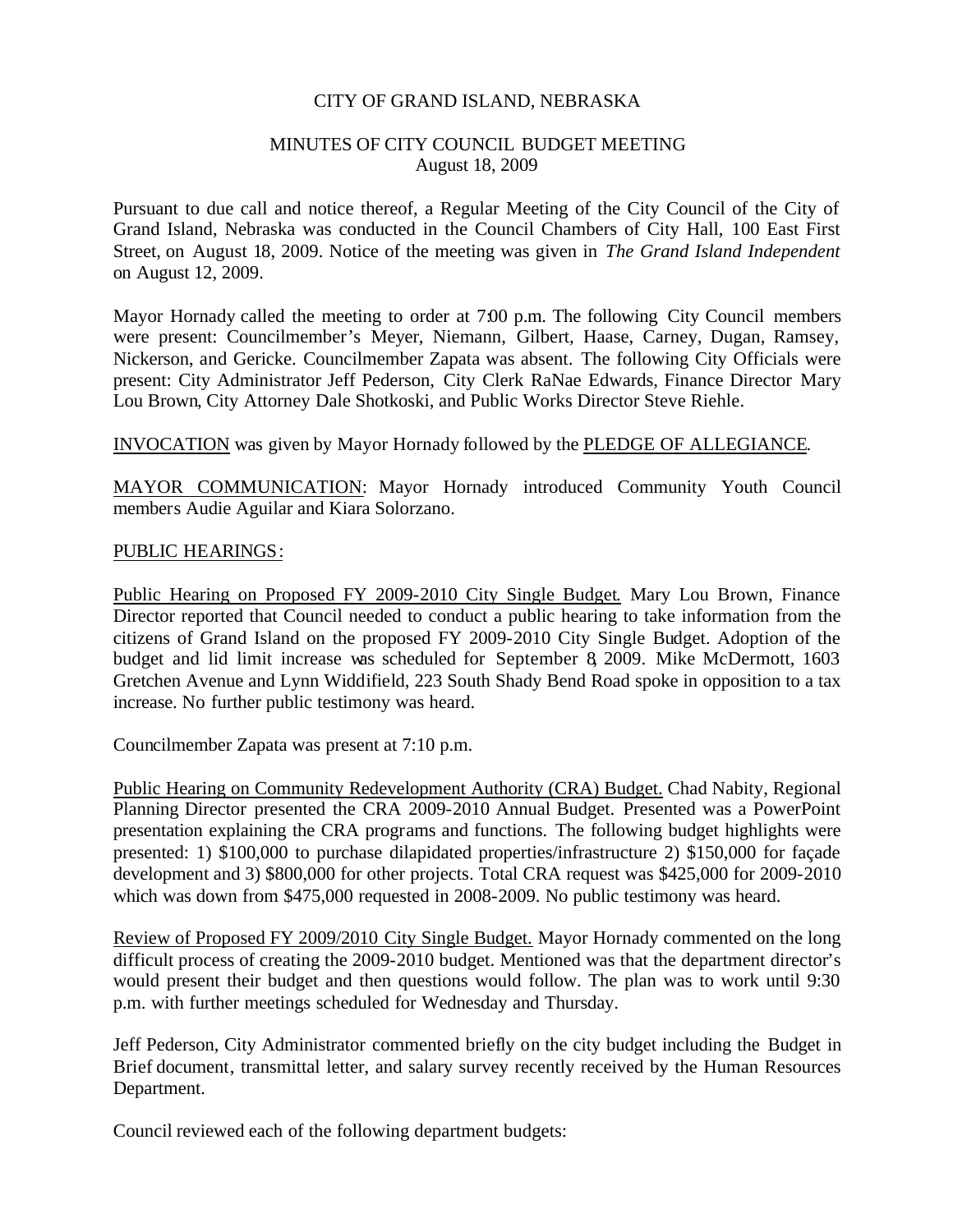Administration – Paul Breseno, Assistant to the City Administrator presented the following budgets. Personnel services increase of 3.55% due to step and annual increases and a decrease in Health Insurance. Operating Expenses Increase of 2.19% due to ICMA Program Prioritization and Community Results and National Citizen Survey.

Legislative (Mayor and City Council) – City Council operating expenses increase of 8.38% includes \$3,600 for employee benefits internet stipend and \$7,000 for council laptops.

City Clerk – Decrease of 2.5% includes deletion of tuition reimbursement and decrease of election costs. One of the biggest items in the budget was legal notices in the amount of \$16,000.

Public Information – Personnel services increase of 6.59% due to increase to step and annual increases. Operating expenses decrease of 33.63% and Capital expenses decrease of 20.15%.

Council President Meyer spoke concerning travel and training, and other expenditures. His recommendation was to cut those line items in half. Jeff Pederson and Mary Lou Brown commented on the need and legitimacy for "other accounts". Councilmember Nickerson commented on the cut of travel and training stating 50% was too drastic, but some sort of a cut was necessary. Councilmember Haase raised concerns on exceeding line items within each budget. Also mentioned were the City's fiscal policies.

Finance – Mary Lou Brown, Finance Director presented the Finance Department budget. Sales tax was up 1.3% over prior fiscal year. The 2010 budget reflects an annual increase of 1.8% over the 2009 projected receipts. Occupation tax was to be used for only two purposes: State Fair Building lease payments of \$755,000 per year and expenses for the Veteran's Athletic Complex. Property tax reflects the 12% proposed rate increase. Motor vehicle tax collections reflect a yearover-year growth rate of 1.9%. Total operating expense in non-departmental was \$530,600 and lease payments were \$2,197,000. Nineteen employees were represented by the Finance IBEW Union; an additional 2 would be part of the new IBEW Union. The monthly average number of customers billed in 2008 was: electric  $-24,129$ ; water  $-15,270$  and sewer  $-14,867$ . 90% of the Finance Operation Expense was related to personnel and the charge for IT services. Grand Island was a leader in the use of Munis and drives many of the overall system enhancements.

Ms. Brown explained Informational Technologies (IT) was used by other City departments and each department was charged for those services. Six of these employees would be represented by the new IBEW Union. A review of the needs of the City and the current structure of IT would be completed this fall. Ms. Brown gave an overview of the IT System Support. IT revenue was received from each department within the City for a total of \$1,014,975.00. 85% of IT expense was related to personnel service and contract services. \$210,000 was the expense related to Munis and Microsoft licensing fees. Ms. Brown explained the known changes to proposed 2009- 2010 Ending Cash Balances and Proposed Budget Appropriations.

Councilmember Gilbert suggested every department try to find ways to save money. Mentioned was to have a balanced budget. Councilmember Haase asked questions concerning the credit card expense for customers paying by credit card. Comments were made on the IT budget in the amount of \$1.1 million. Councilmember Carney commented on the transmittal letter relying more on debt to pay for capital improvement projects, how much the citizen's could pay through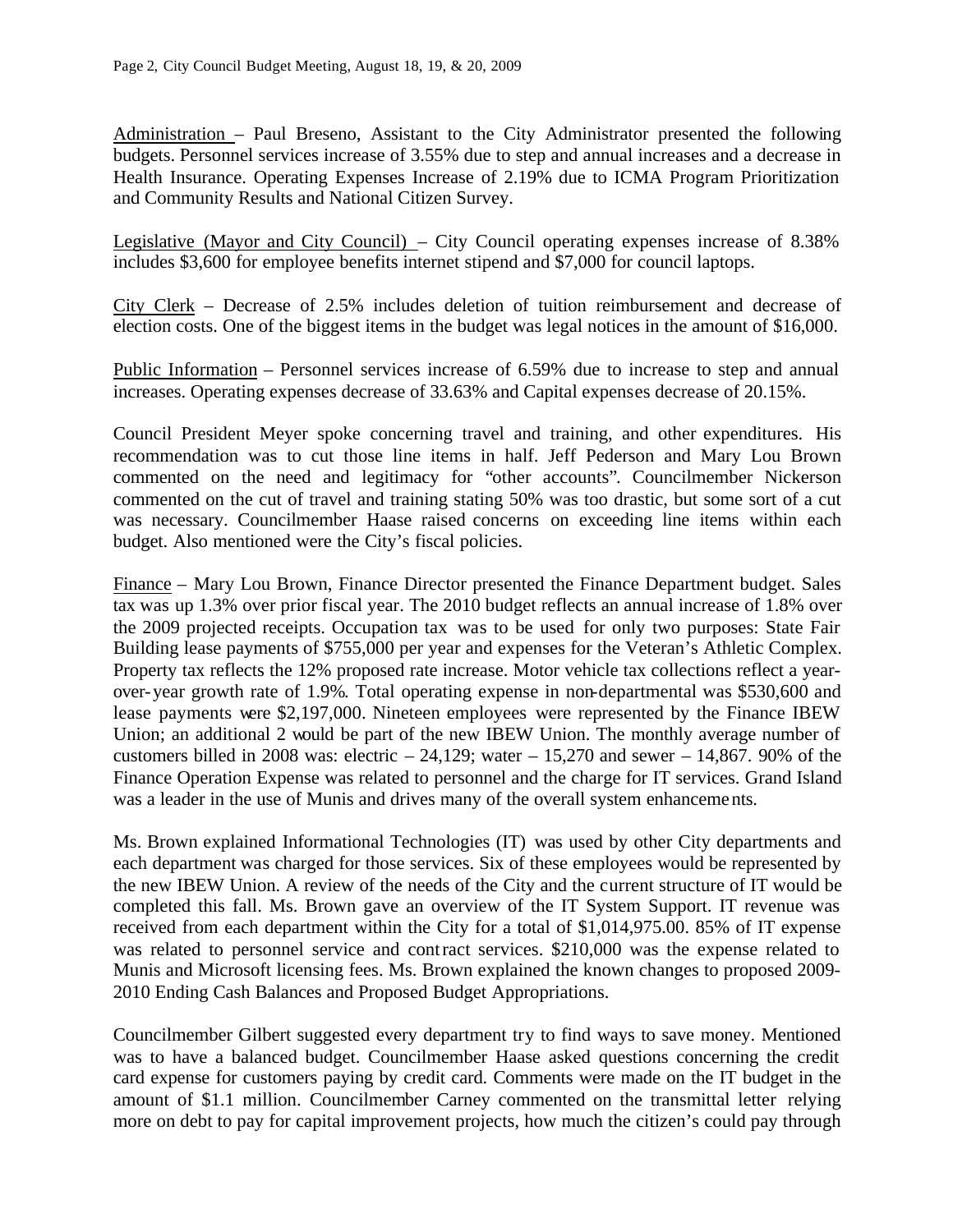taxes, and if there was a limit. Councilmember Dugan commented on the growth of revenues, expenses, and government services. He stated our focus needed to be put on the core services the City needed to provide.

Legal – Dale Shotkoski, City Attorney presented the Legal Department budget. The Legal department was a small department with only three employees which provides services to the General fund departments and Enterprise fund departments. Revenues come from the Stop program and enterprise fund reimbursement. Total budget for the Legal department was \$343,228 or 0.88% of the 2009-2010 proposed budget. The department budget increase of \$17,570 represented a 5.39% increase to the department. The increase was equal to .045% of the total General fund budget. The increase was due to wage (step) increases. Operating expense for 2009-2010 proposed budget was 3.47% less than 2008-2009.

Discussion was held on travel and training. Mr. Shotkoski explained continuing education was required by the Nebraska State Bar Association. Outside legal council was discussed. Councilmember Gilbert stated continuing education should be paid by the employee.

Human Resources – Brenda Sutherland, Human Resources Department Director presented the Human Resources Department budget. Primary responsibilities were: recruitment, compliance and information management, benefit and risk management administration, labor relations, and classification and compensation. Human Resources provided support for all other departments in the City. The dollars budgeted represented 1.15% (\$454,890) of the general fund budget. 25% of the Human Resources budget was allocated to operating expenses such as: comparability surveys, EAP services, citywide training, advertising, applicant tracking system, employee evaluation system, and pre-hire testing. Ms. Sutherland explained the wellness program within the City. Medical and prescription drug claims were down by more than \$200,000 over the past twelve months. The City was recently notified by Governor Heineman that the City would be receiving the Governor's Excellence in Wellness Award in September. A new health insurance vendor was currently being negotiated and a contract would be brought before the Council at the August 25, 2009 council meeting. Risk management was mentioned with a reduction of more than \$53,000 paid by departments for work comp. insurance and work comp. claims paid from 01/09 thru 07/09 were \$114,250 less than the same time period last year.

Councilmember Gilbert stated the City paid much better than other businesses with regards to benefits. Ms. Sutherland stated this was due to the comparability study required by law. Councilmember Haase commented on health insurance and pension. Co-pay and self insurance were mentioned. Ending cash balance reserve for insurance was discussed. Pension expenses were mentioned. Ms. Brown stated annual actuarial studies would be required. Councilmember Niemann asked if percentage of salary was related to benefits. Ms. Sutherland stated the City ran around 25%. Councilmember Carney asked if we had a cap on self assurance. Ms. Sutherland stated we had a \$1 million dollar maximum coverage for medical. Legal fees for CIR were paid out of the Human Resources budget. Other legal fees were paid out of the general fund. Councilmember Haase asked about the cafeteria plan and if it was a benefit to the employee. Ms. Sutherland stated it was a great benefit to the employee because of the tax break.

Building – Craig Lewis, Building Department Director presented the Building Department budget. Two divisions made up the Building Department fund which included maintenance and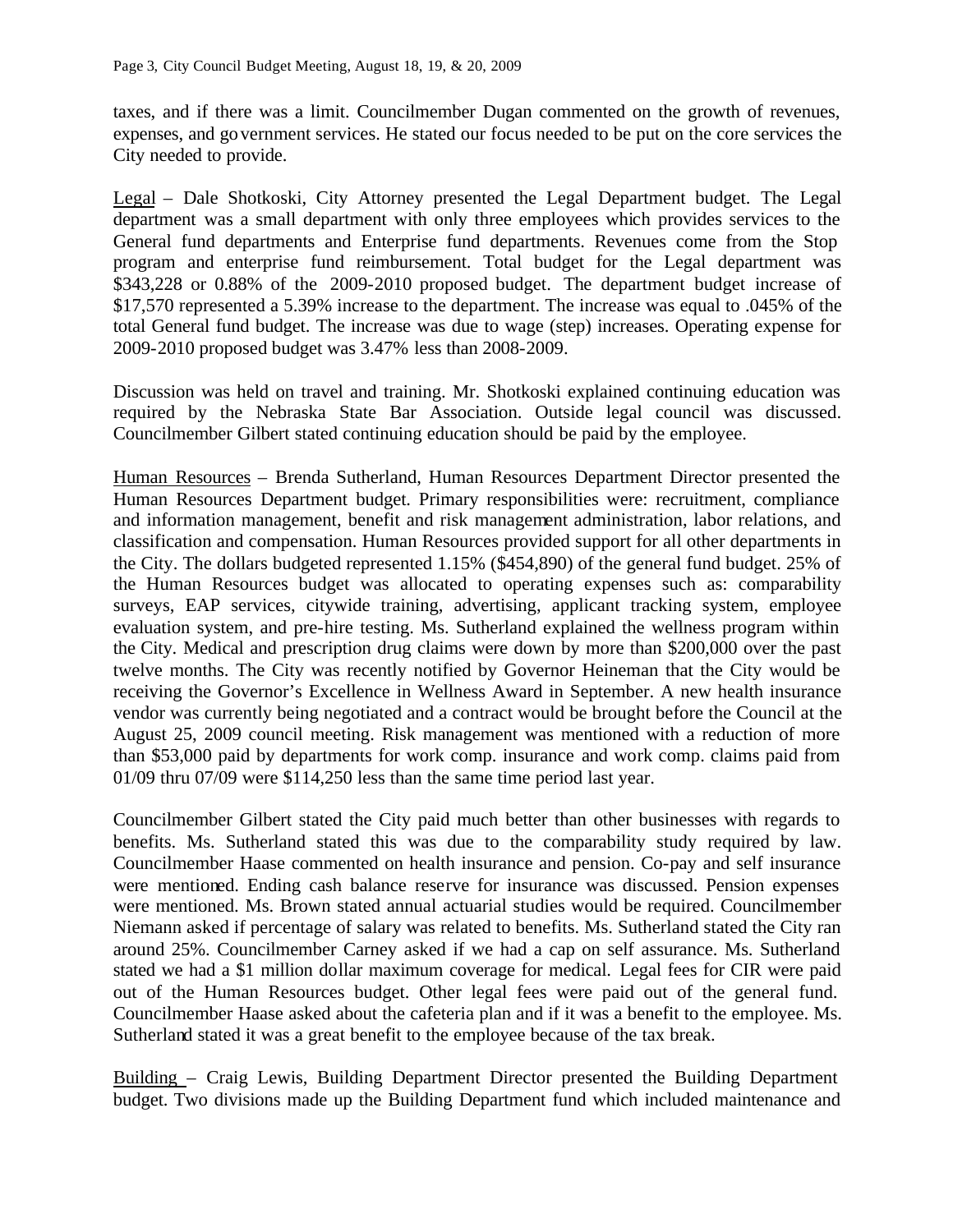Building Inspections/Permits. Explained were the maintenance needs for the City building. Permit and inspection fees brought in approximately 70% to offset the total budget.

Councilmember Gilbert commented on the number of employees in the department compared to the number of permits, inspections, and construction. Mr. Lewis explained the need for the number of employees and what they did. Councilmember Meyer questioned insurance premium, fuel, and vehicles. Councilmember Haase commented on keeping vehicles longer and revenue sources through the plumbing inspector.

Motion by Nickerson, second by Zapata to fix the time to which to adjourn to Wednesday, August 19, 2009 at 7:00 p.m. Upon roll call vote, all voted aye. Motion adopted.

ADJOURNMENT: The meeting was adjourned at 9:35 p.m.

RaNae Edwards City Clerk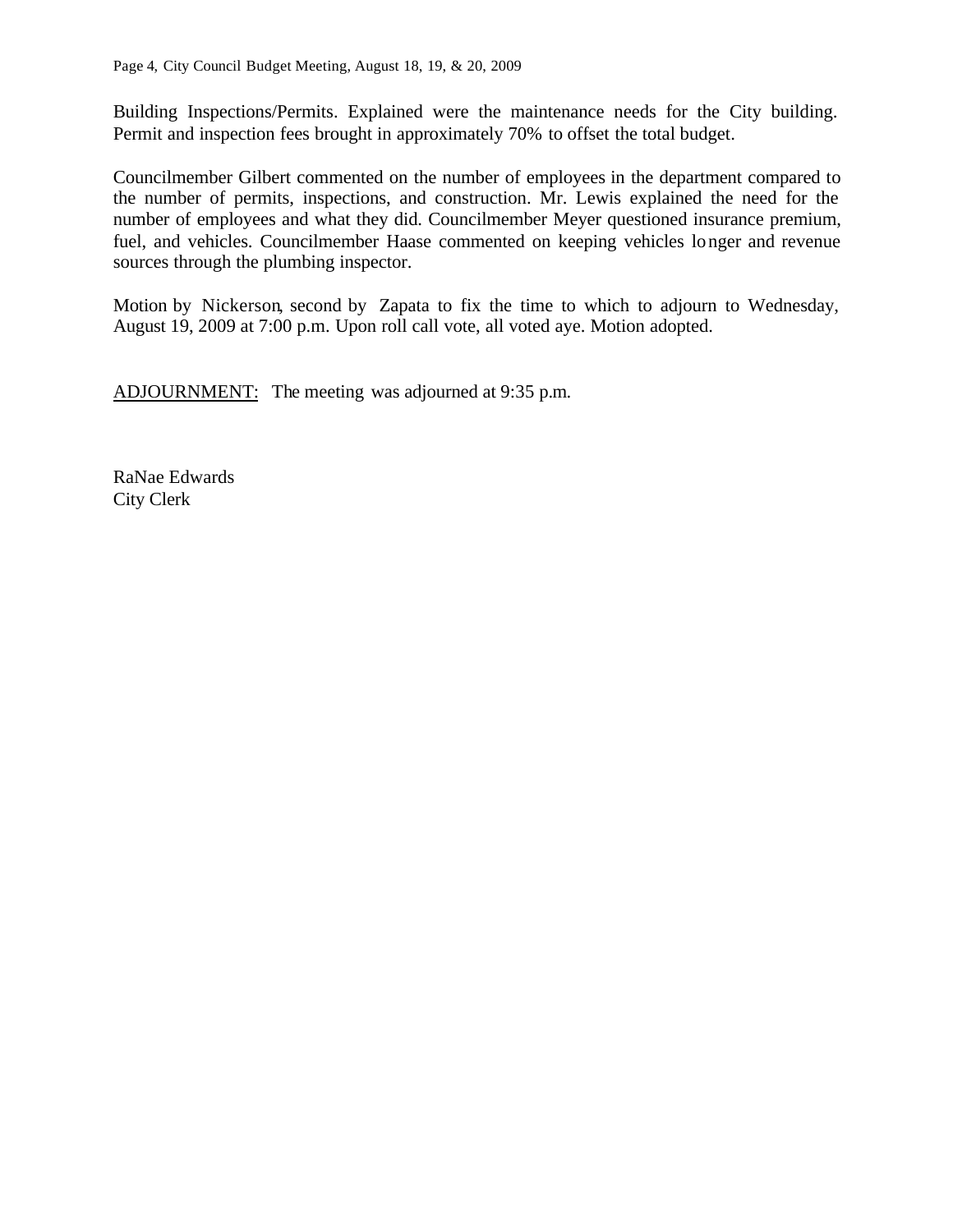# City Council Budget Meeting – Cont. August 19, 2009

Pursuant to due call and notice thereof, a Regular Meeting of the City Council of the City of Grand Island, Nebraska was conducted in the Council Chambers of City Hall, 100 East First Street, on August 19, 2009. Notice of the meeting was given in *The Grand Island Independent* on August 12, 2009.

Mayor Hornady called the meeting to order at 7:00 p.m. The following City Council members were present: Councilmember's Meyer, Niemann, Gilbert, Haase, Carney, Dugan, Ramsey, Zapata, Nickerson, and Gericke. The following City Officials were present: City Administrator Jeff Pederson, City Clerk RaNae Edwards, Finance Director Mary Lou Brown, City Attorney Dale Shotkoski, and Public Works Director Steve Riehle.

INVOCATION was given by Mayor Hornady followed by the PLEDGE OF ALLEGIANCE.

MAYOR COMMUNICATION: Mayor Hornady introduced Community Youth Council members Lauren Cantrell and Danielle Jim.

The City Counc il resumed review of the 2009/2010 proposed budget.

Mary Lou Brown, Finance Director answered the following questions from last night's meeting as follows:

# **What is the dollar amount we have budgeted for outside legal costs and where are these dollars located in the budget?**

Attorney fees for outside legal costs are budgeted primarily in the Contingency Account within Non-Departmental in the General Fund. Actual amounts for 2007 and 2008 were \$89,827.75 and \$40,619.73, respectively. The 2009 projected amount is \$25,000 and the 2010 budget amount is \$30,000. Most of the actual amounts have been spent with Harding & Shultz.

In addition, \$8,000 in legal services has been budgeted within General Insurance in the Internal Service Fund. These amounts are for legal fees in conjunction with both the General Government Insurance and the Workers Compensation Program.

# **How much of the IT allocation of services shows up in the General Fund?**

\$458,100 of the IT allocation is expense in the General Fund. Finance is the recipient of the largest allocation at \$225,000.

#### **What percentage of customer payments is made by credit card?**

Approximately 5% of customer payments are made by credit card.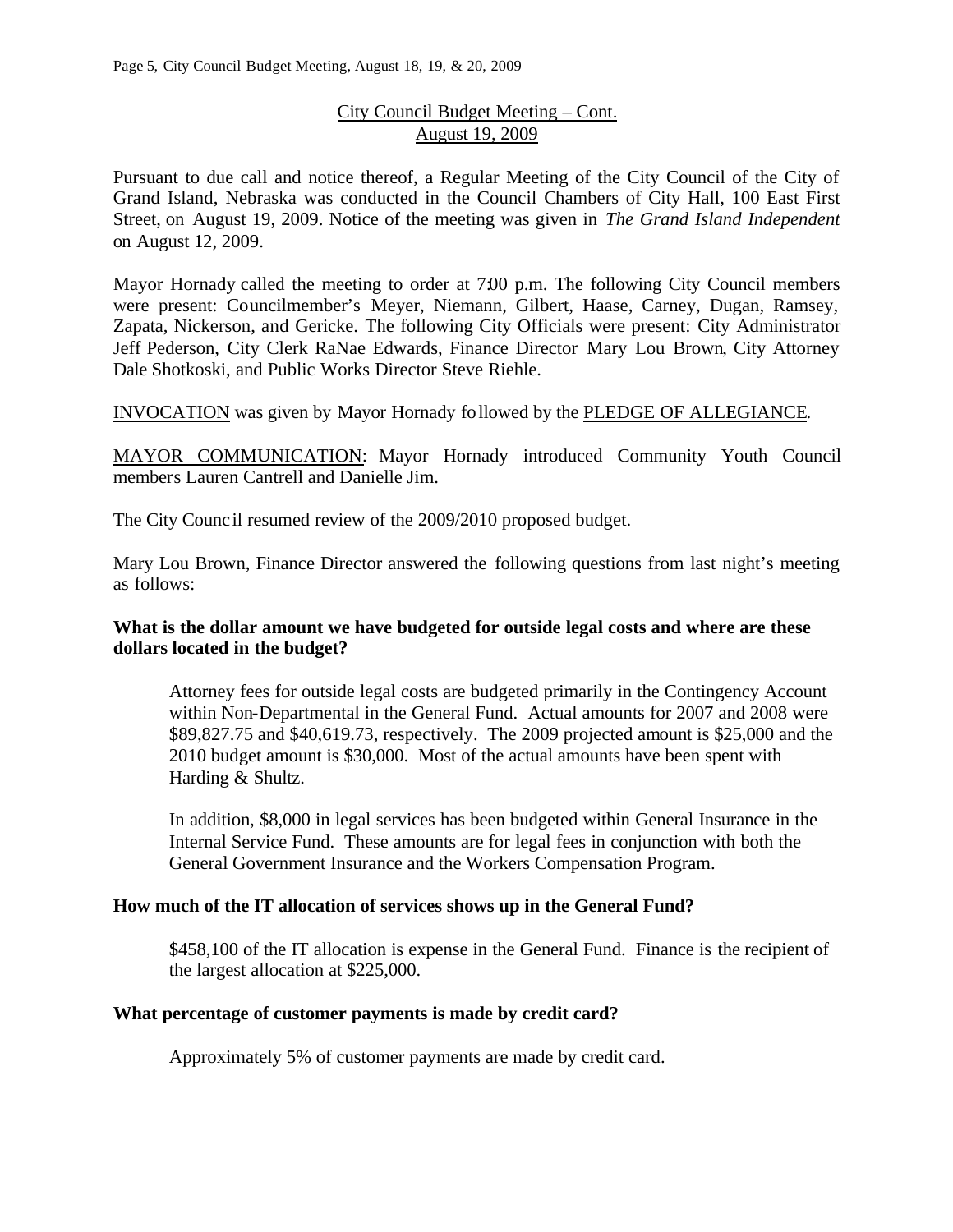#### **What is the co-pay dollar amount contributed by employees?**

The total cost of healthcare under the new rate structure is budgeted at \$5,621,098 with the employees share of that being \$725,879.

# **What is the reason for the insurance premium decrease within the Building Department operating expense?**

An RFP that was completed in 2008 resulted in lower premiums for the general liability insurance program.

#### **Can the Special Revenue Backflow program be brought into the Building Department General Fund account and why is the balance in the Fund negative?**

The Special Revenue Backflow program could be folded into the Building Department General Fund.

The monthly fee that is included on each customer bill to support the Backflow program is \$0.35. This fee was increased from \$0.30 to \$0.35 effective with Ordinance #9181 that was effective 10/1/08. It appears that the fee at the current level is unable to offset the costs associated with the program and is therefore causing the negative Fund balance.

# **Can the cash reserve of the Cafeteria Plan be transferred to the General Fund?**

This Fund acts as an agent which withholds elected amounts from employee payroll and then reimburses the employee as eligible expenses are incurred. The money in the Fund theoretically belongs to the employees who contributed the funds. It is possible to have either a negative or positive balance in this Fund due to the timing of employee payroll deductions and the actual usage of the Plan. If an employee uses most of their payroll deduction early in the year and then leaves his/her employment with the City, the individual account balance will be negative. The same is true in reverse which would cause a positive balance to exist.

A legal review of the Cafeteria Plan Document needs to be completed prior to making a final response to this question.

#### **What is a good cash reserve for health insurance?**

The answer to this question is not a concrete one. The level of risk that the City is willing to assume will drive the answer and is therefore open to some debate. For those with a high risk tolerance, a reserve that covers  $2 - 3$  months of claims may be deemed adequate. For those with a risk avoidance perspective, 6 months of claims coverage may be the response.

#### **What is the appropriate amount of debt a city can assume?**

Follow-up with outside experts is underway and a response will be provided as soon as available.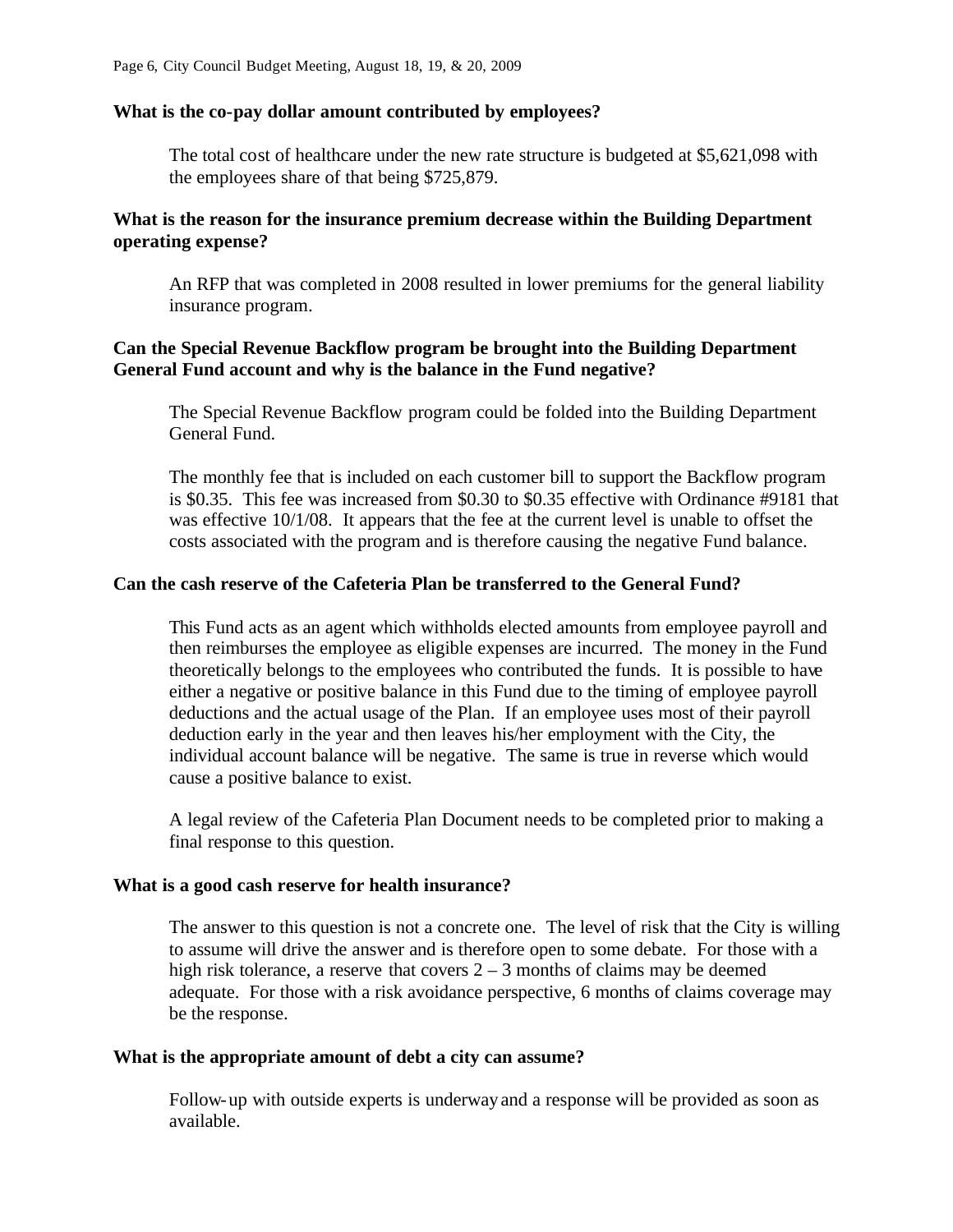#### **What are the current and historical debt ratings for the City?**

Follow-up is being completed and will be provided as soon as available.

Fire – Troy Hughes, Fire Chief presented the Fire Department budget. Operating costs were reduced or held steady where possible with the exceptions of Fire and EMS. Some of the increases in the fire budget where: computer services, public education materials, utility services, vehicle maintenance, other, and hose line items. Increases in the EMS budget were: computer services, repair and maintenance of machinery, and ambulance refunds. Capital items impacting the 2009-2010 budget were: rescue pumper \$550,000; staff car \$35,000; cardiac defibrillators \$39,000; and concrete replacement \$50,000. GIFD programs to add value to tax dollars were: consolidated cleaning/laundry supply purchasing; installed metal roof on Station 3 and 4; hose specifications required 10 year replacement warranty; tobacco policy; began installing motion sensing light controls; and EMS collections were up.

Chief Hughes commented on the value added through grant funding: self contained breathing apparatus - \$241,000; protective clothing - \$83,000; HAZMAT - \$25,000 - \$35,000 and pending grant requests – rescue pumper, six FTEs, smoke detector program for mobile homes, protective clothing, and crossfit wellness program. The following future needs were mentioned: apparatus replacement schedule; long range – fire station in northeast part of town, and staff needs.

Councilmember Dugan asked about the \$35,000 staff car. Chief Hughes stated this would be a pickup to haul hose and other equipment. This cost would include lights, radios, etc. Councilmember Ramsey asked about travel and training. Chief Hughes stated they budgeted around \$750.00 per person. Training was important and they were partnering with other departments for training to be more efficient and cost effective. Discussion was held on mutual aid services and the sharing of equipment between towns. Councilmember Gilbert commented on overtime and asked what the Fire Department could do to keep this line item down. Chief Hughes stated they needed to be fully staffed in order to keep the overtime budget down. Councilmember Haase commented on the EMS revenues versus expenses and complimented the department on the tax subsidy. FTE's were discussed in the EMS division. Councilmember Zapata asked about the number of staff. Chief Hughes explained how the staff works and what a Kelly day was.

Police – Steve Lamken, Police Chief presented the Police Department budget. Chief Lamken stated the goal of the Police Department was a safe community. The Police Department's job was to encourage a community that feels safe, accepted and connected and protects its citizens, proactively prevents crime and enforces the law. The Police Department direction started in 2007, "Nice vs. Necessary", tasks and programs, and department tracked with council priorities. The following actions had been taken to make the department more efficient: changes in service delivery; elimination of redundant tasks; creation of patrol support unit; job task analysis of support functions; restructuring of the administration support staff; and implementation of field reports for officers. Department program changes were as follows: all administrative support services under unified supervision; implementation of filed reporting; reorganization of Gang Operation Unit; restructuring business phone and service desk operations; reducing police services dog training schedule; and new airport security contract. The following programs had been eliminated: special event and escort activities; Community Police Academy; GREAT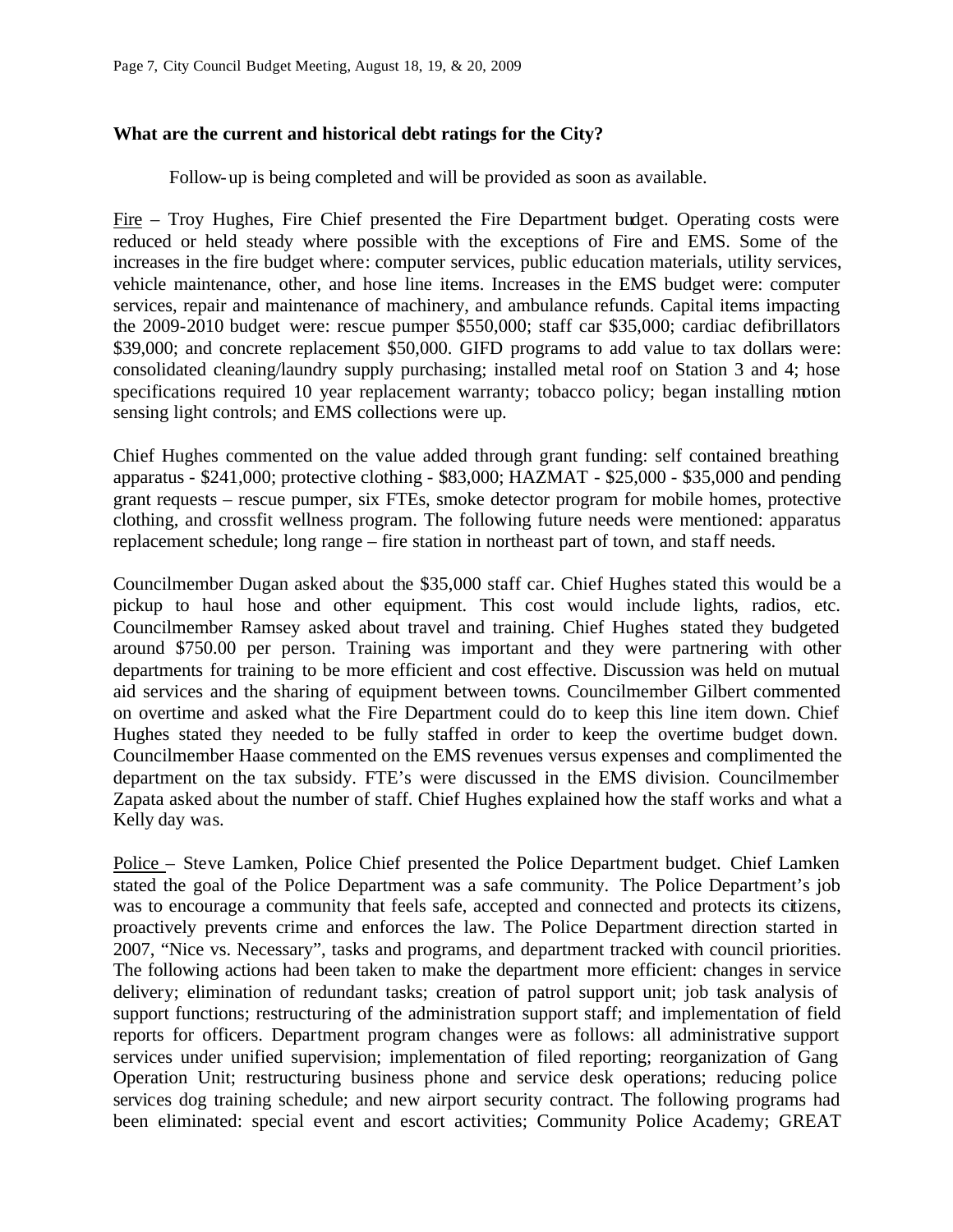Summer Youth Program; and metered parking enforcement study. Department budget highlights included: personnel – increase for new officers \$170,000 in addition to annual increases; overtime – reflects two new programs assigned to the department – State Fair and State Volleyball Tournament.

Councilmember Dugan asked about the new Dodge Charger police cars and gas mileage. Chief Lamken stated they are not better on gas mileage than the Ford Impala's and the department would not be buying any more in the future. Councilmember Gilbert commented on overtime and the Humane Society contract. Councilmember Ramsey commented on discontinuing the GREAT program. Chief Lamken stated this program would continue in the school but they had eliminated the summer program. Councilmember Haase commented about the school crossing guards.

Emergency Management – Jon Rosenlund, Emergency Management Director presented the Emergency Management budget. Department activity included: CAD calls up 8% since 2004; 50,000 911 calls in 2008; 140,000 non-emergency calls; 740,000 radio traffics annually; managed nearly \$742,000 in grant funds since 2006; recent disaster events – 2005 flooding, 2006/07 ice storm, and 2008 flooding. Recent Department upgrades were: facility expansion provided 4 complete consoles, radio system upgrade, telephone system upgrade, established short term alternate 911 center, replaced back-up generator at county tower, and replaced and expanded warning sirens. The following were issues on the horizon and the department was working on them: H1N1 flu response; FCC narrow banding upgrade requirement; warning siren replacement & expansion, establish long term alternate 911 center, disaster planning by rewriting Local Emergency Operations Plan, continuity of operations/government plan, and animal disease plan.

Mr. Rosenlund stated all general fund operations were divided 50/50 with Hall County. The Special Revenue Fund was generated by 911 surcharges and supported 911 system & activities. Personnel cost was 78% of the budget.

Councilmember Meyer asked about the Citizen Corp. Mr. Rosenlund stated this line item was completely funded by grant monies. Councilmember Gilbert asked about FTE's. Mr. Rosenlund explained the change in FTE's and the switch to the general fund. Overtime was discussed. Councilmember Haase asked about an alternate 911 center in another county. Mr. Rosenlund commented on other areas not having the ability to communicate with our systems. Comments were made concerning the City being an alternate site for FEMA. Councilmember Gericke asked if we had enough funds for the narrow banding. Mr. Rosenlund stated grant funding was being looked at.

Public Works – Steve Riehle, Public Works Director presented the Public Works budget. Mr. Riehle stated the Public Works Department had the following 5 divisions: Engineering/Administration; Fleets Services; Solid Waste; Streets; and Waste Water. Mr. Riehle commented on the duties of each division. 2010 Engineering budget highlights included 89% for personnel costs and 11% for operating costs. Street Division included: 72% operating, 23% personnel, and 5% capital. Fleet services included: 67% operating, 31% personnel, and 2% capital. Waste Water included: 46% capital, 34% operating, 10% personnel, and 10% debt service.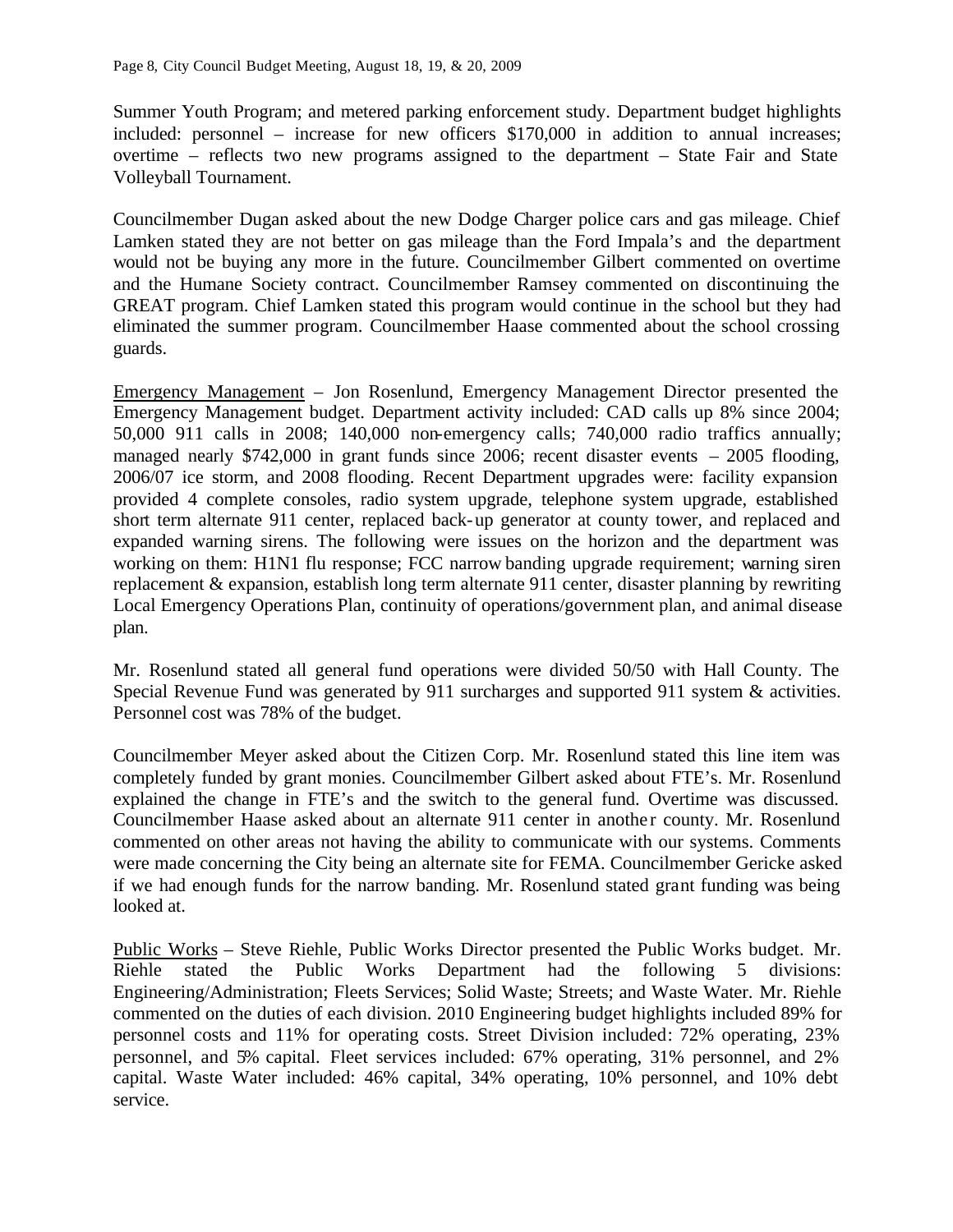Councilmember Gilbert asked about the quiet zone wayside horns. Mr. Riehle stated this was not included in this budget. Discussion was held regarding the fleet services possible move to the fire training ground east of town. Councilmember Haase asked questions concerning the engineering revenues. Traffic signals were discussed regarding personnel needs. Mr. Riehle stated 50% of concrete repair was contracted. Gas tax revenues were discussed. Councilmember Gericke stated he felt we could save money by closing railroad crossings and wouldn't have to spend money on the wayside horns. Councilmember Niemann asked about contract services.

Planning – Chad Nabity, Regional Planning Director presented the Regional Planning Department budget. The Planning Department was responsible for three divisions: Planning, Community Development, and Community Redevelopment Authority. The Planning Department budget was funded 50% by County and 50% by City. The director was funded 20% by CRA and 80% by Planning budget. Secretary was funded 10% by CRA and 90% by Planning budget. Technician was funded 38% by Utilities and 62% by Planning budget. The Community Development was funded by grant fees and general fund.

Councilmember Haase mentioned the CRA budget in the amount of \$425,000 and stated he was going to request a one year moratorium. Councilmember Ramsey commented on the moratorium and spoke against it. Mayor Hornady commented on the projects and benefits to the City by the CRA. Lincoln Pool was discussed concerning applying funds to projects like this. Mr. Nabity stated this could be done.

Library – Steve Fosselman, Library Director presented the Library budget. Mr. Fosselman reviewed the City's and Library's mission statements. Emphasis was on the following three strategic planning goals: 1) timely access to accurate information and a collection in a variety of formats and technologies; 2) a wide range of library programming functions in partnership with community agencies, and 3) services for an increasingly diverse community. Mr. Fosselman stated there were approximately 300,000 visitors per year. The following literacy/learning opportunities included: children, teens, adults, and diverse community. Hall County Bookmobile was mentioned as an important service for outreach.

Councilmember Dugan questioned office supplies. Mr. Fosselman stated this included office supplies, tags for books, programs for little kids needing supplies, processing, equipment supplies, and other. Councilmember Ramsey asked about contract services and security. Mr. Fosselman stated there was a need for security and the Police Department had helped in the past, however the Police Department was not able to do this on a routine basis. Councilmember Gilbert commented about the room use and revenues that could be charged. Councilmember Haase questioned the expense side of the Library budget and increase over the past three years compared to the revenue side. Jeff Pederson, City Administrator stated the revenue from the donation was used for the building expansion.

Motion by Nickerson, second by Zapata to fix the time to which to adjourn to Thursday, August 20, 2009 at 7:00 p.m. Upon roll call vote, Councilmember's Niemann, Gilbert, Haase, Carney, Gericke, Nickerson, Zapata, Ramsey, and Dugan voted aye. Councilmember Meyer voted no. Motion adopted.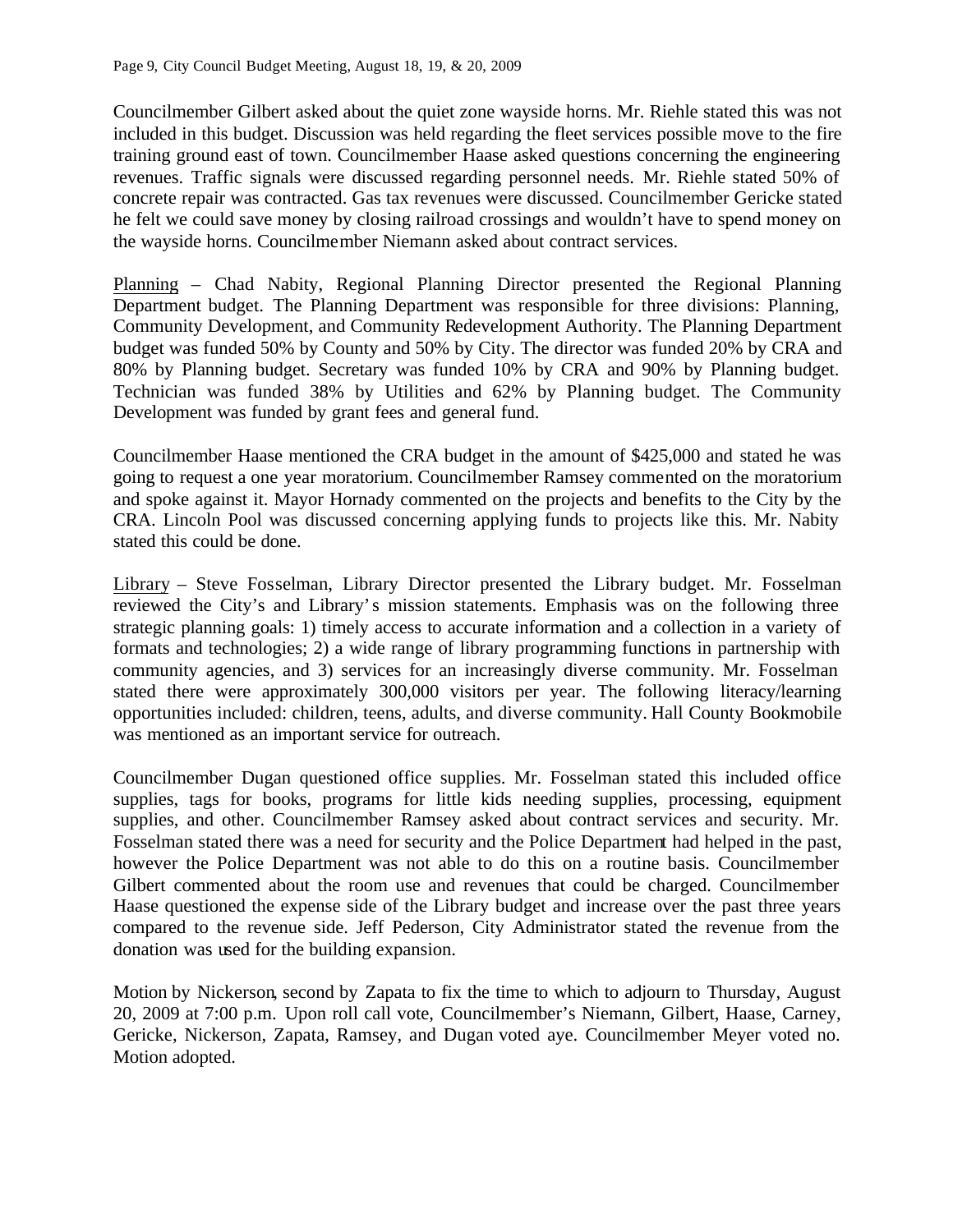ADJOURNMENT: The meeting was adjourned at 9:25 p.m.

RaNae Edwards City Clerk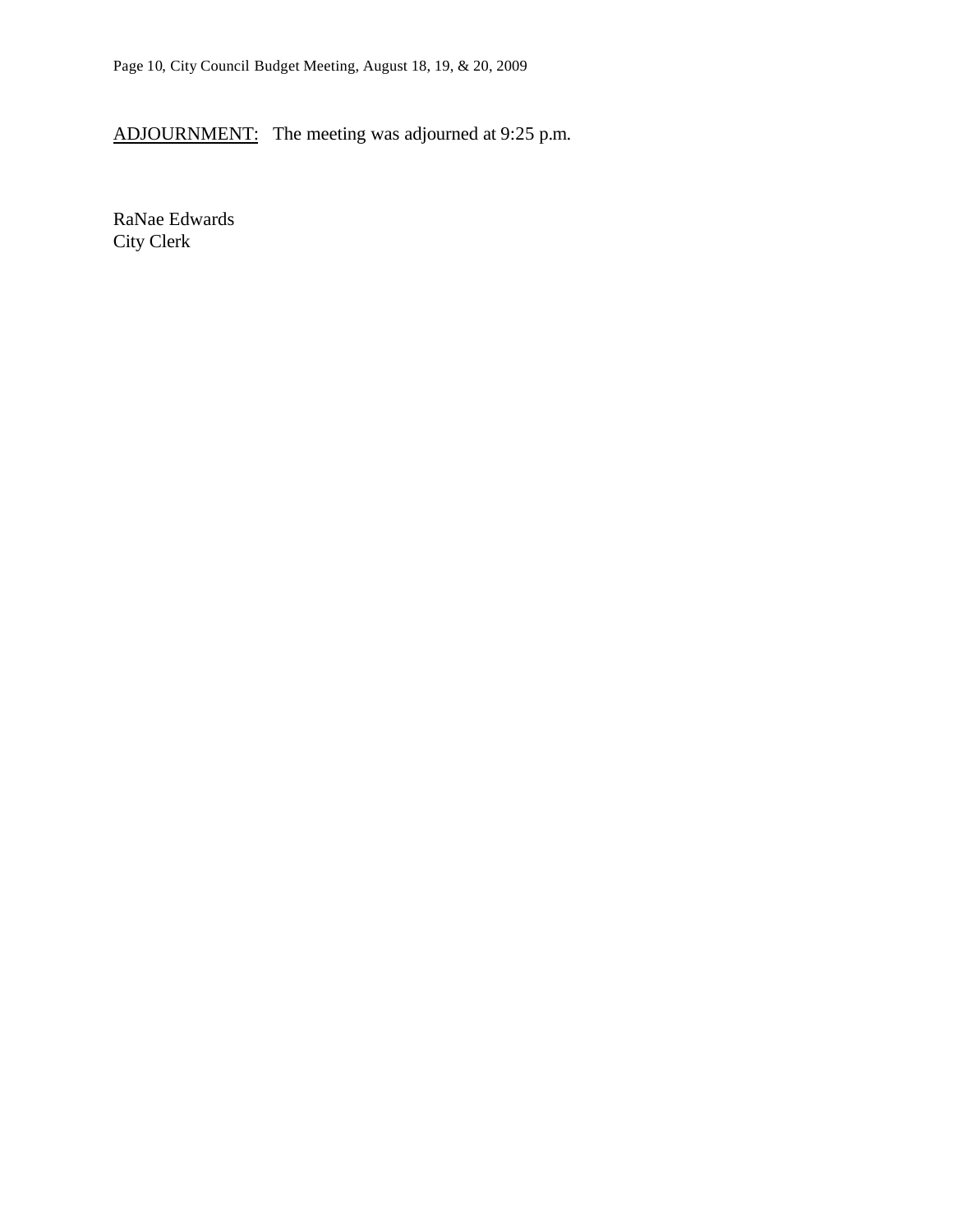# City Council Budget Meeting – Cont. August 20, 2009

Pursuant to due call and notice thereof, a Regular Meeting of the City Council of the City of Grand Island, Nebraska was conducted in the Council Chambers of City Hall, 100 East First Street, on August 20, 2009. Notice of the meeting was given in *The Grand Island Independent* on August 12, 2009.

Mayor Hornady called the meeting to order at 7:00 p.m. The following City Council members were present: Councilmember's Meyer, Niemann, Gilbert, Haase, Carney, Dugan, Ramsey, Zapata, Nickerson, and Gericke. The following City Officials were present: City Administrator Jeff Pederson, City Clerk RaNae Edwards, Finance Director Mary Lou Brown, City Attorney Dale Shotkoski, and Public Works Director Steve Riehle.

INVOCATION was given by Mayor Hornady followed by the PLEDGE OF ALLEGIANCE.

MAYOR COMMUNICATION: Mayor Hornady introduced Community Youth Council member Brandon Pfeifer.

The City Council resumed review of the 2009/2010 proposed budget.

Mary Lou Brown, Finance Director answered the following questions from last night's meeting as follows:

#### **What is the cost for the six new Fire FTE's to the General Fund?**

The six new Fire Department's FTE's are dependent upon a successful grant application. These six new employees (if successfully grant funded) will not be hired until the middle of September 2010. The cost of these employees in next year's budget will be approximately \$15,000. During the 2010-2011 budget year, these employees will have a cost of about \$350,000 depending upon union negotiated wages and benefits. The first four years of the grant funding will pay nearly 100% of their costs. The fifth year (2014-2015) will be the responsibility of the city's general fund. The cost during this  $5<sup>th</sup>$  year would be approximately \$400,000 using the 2009-2010 union pay scales. It is our belief that the increasing medical call volume (projected to reach 5,856 by 2015) will easily offset the full cost of these six new FTEs by the time the city is fully responsible for their salary and benefits.

#### **Why are there no transfers out from the Library Trust?**

Other than the fact that the interest earned by this money has dropped off by half, there is no reason that the transfers were stopped. The last transfer took place in 2005 in the amount of \$6,240.

#### **Should Fleet Services have a negative Cash balance?**

Steve has updated his projections for Fleet Services for 2009 and those revisions actually result in a positive estimated cash balance for the current fiscal year. We have also determined that it is appropriate to do a one-time allocation to the departments utilizing the services of the Fleet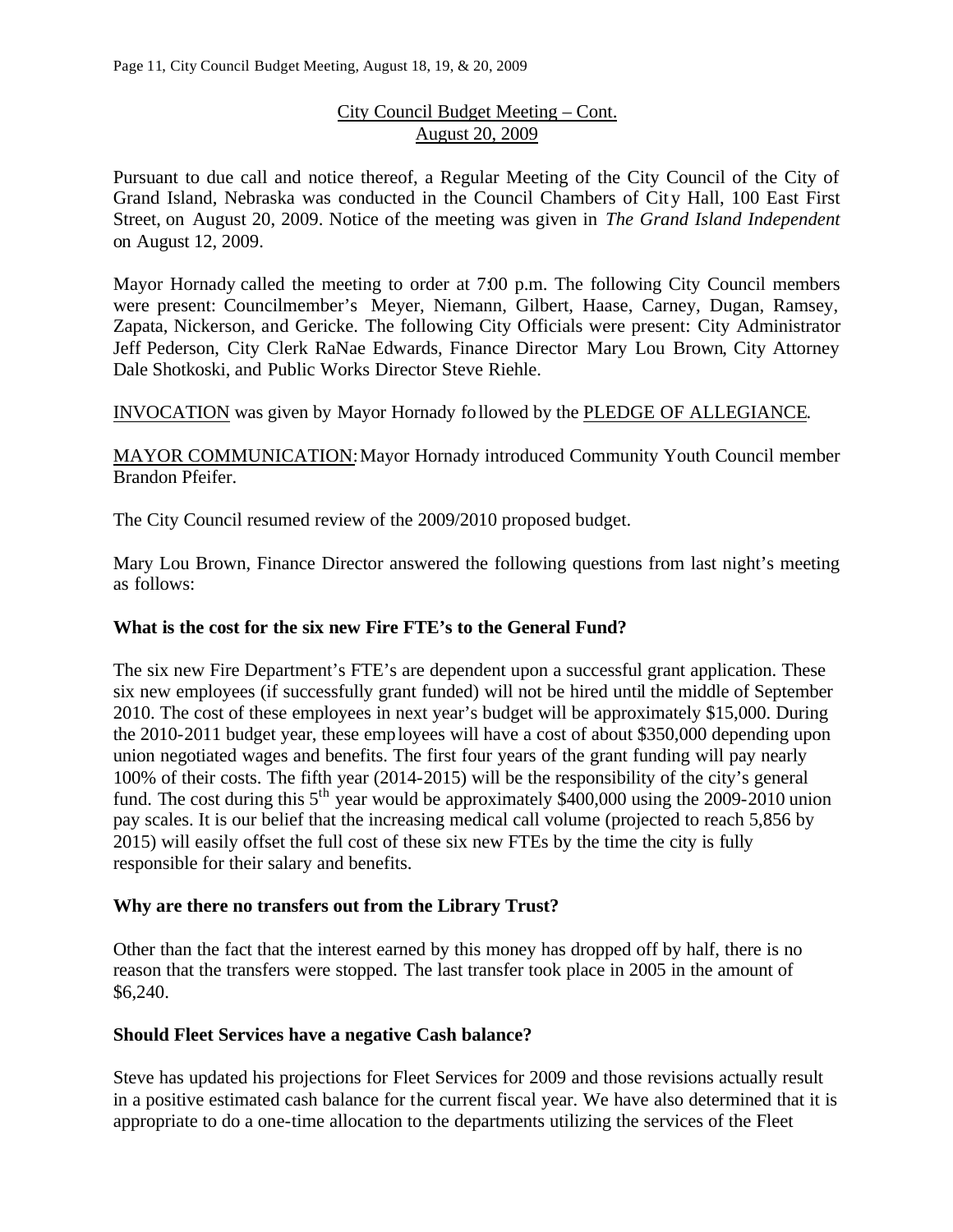Department. This allocation is for the fuel tank replacement. The allocations will impact both the General Fund and Enterprise Fund Departments.

#### **What dollar impact will we see by lowering the non-union projected salary increase from 4.5% to 3.5 or 3.75%?**

A 1% reduction to the Non-union employees, inclusive of Department Directors, would amount to approximately \$65,000 reduction to the General Fund.

# **What is the total of all travel & training for the year?**

The total Travel and Training appropriation in the Proposed Budget for the General Fund is \$201,724.

# **Contractually, is there any way NOT to increase employee wages this year?**

The Unions would have to agree to a request to open up the Contracts to discuss a change to the wage settlements. The Union(s) would then have to agree to any reduction.

Discussion was held concerning the City's debt/bond rating.

Parks and Recreation – Steve Paustian, Parks and Recreation presented the Parks and Recreation Department budget. There are six divisions in the Parks and Recreation Department: Administration, Park Maintenance/Greenhouse, Recreation/Aquatics, Cemetery, Heartland Public Shooting Park, and Jack Rabbit Run Golf Course. Mr. Paustian reviewed each of the Parks divisions programs and problems. Comments were made concerning revenue sources and future needs in several areas.

Councilmember Carney asked about plans for the tennis club. Mr. Paustian stated there had been a request by the tennis club to take over the racket club. Currently they were working on this request and the current contract in place. Councilmember Meyer asked about Lincoln Pool, how often they would be open, and could swimming lessons be changed to the Water Park. Paustian stated the pool was open about 50% of the time. The Heartland Public Shooting Park was discussed regarding the loss of revenue. Councilmember Haase asked about starting the new cemetery on Webb Road. Paustian stated is would be seven to eight years before we would need to start or it would be driven by the need. Pool drains were discussed and the unfunded mandate. Special events were discussed such as the GI Games. The golf course was discussed with regards to being an enterprise fund versus a general fund.

Councilmember Dugan questioned the costs of season passes for the water park. Paustian stated they would be increasing the costs of the season passes for next year. Councilmember Ramsey brought up concerns concerning Lincoln Pool safety issues. Councilmember Carney asked about the beer sales at the golf course. Paustian stated the contract had changed with the new manager.

#### Capital Improvement Presentations (CIP):

Public Works – Steve Riehle, Public Works Director presented the following CIP projects for the Public Works Department: drainage projects totaling \$1,819,500; street construction project –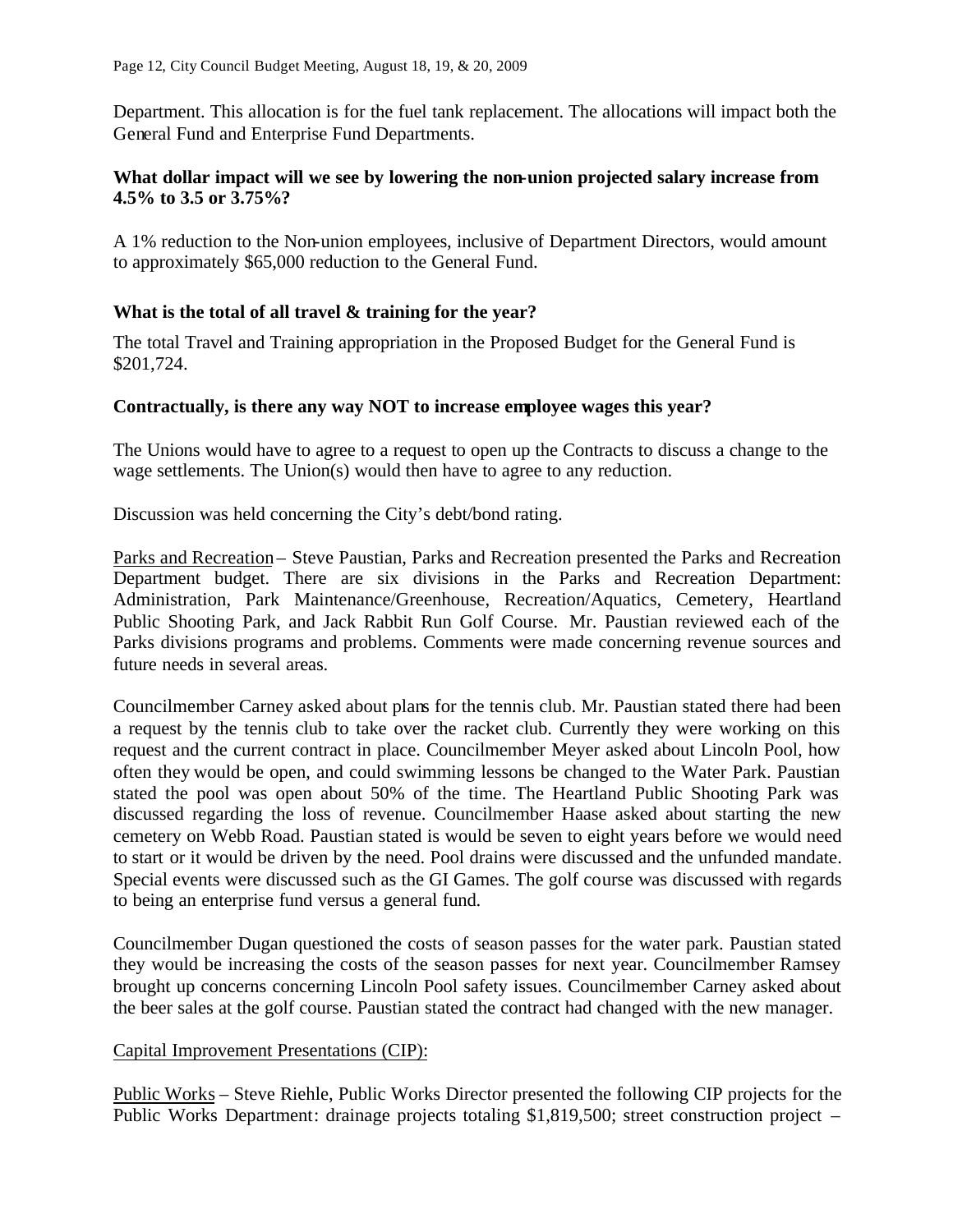Stolley Park Road Widening – Locust to Events Center \$200,000; bonded street and sewer projects \$463,540; miscellaneous Public Works projects \$281,000 for a total of \$2,764,040.

Councilmember Meyer asked about the quiet zones and wayside horns. Riehle stated this probably wouldn't happen until the 2010 budget year. Storm water planning was discussed. Councilmember Gilbert asked questions about the Stolley Park widening project and Wasmer detention cell. Councilmember Ramsey spoke of concerns about the Stolley Park widening project. Comments were made to extend the project to Stuhr Road. Councilmember Meyer commented on traffic to the State Fair and not knowing how the traffic would flow. He recommended we wait to see where the improvements needed to be made. Northwest drainage project in the amount of \$725,000 was discussed. Counc ilmember Niemann commented on Stolley Park widening and agreed with Councilmember Meyer in not doing anything until after the first year of the State Fair. Wasmer was discussed concerning culverts.

Councilmember Haase asked about the gas tax. Riehle stated gas tax could be used for street maintenance, street equipment, and street construction. Revenues and expenses for this line item were discussed. Councilmember Meyer stated he supported the project from Stolley for Fonner but not any further.

Parks & Recreation (CIP) – Steve Paustin, Parks & Recreation Director presented the following CIP projects for the Parks Department: miscellaneous park projects \$150,000; hike/bike trails \$200,000; and soccer/baseball field development – Vets Home \$1,300,000for a total of \$1,650,000. Total Capital Projects were \$4,564,040.

Councilmember Meyer stated he was very pleased with the hike/bike trails. He suggested Council use the \$200,000 from hike/bike and put it towards Police Officers. Councilmember Gericke commented that he would like to see more hike/bike trails on the north side of the city towards the new Vets Home softball complex. Councilmember Nickerson asked about grant funding for hike/bike trail and the needs for more Police officers. Councilmember Zapata questioned Lincoln Park Pool and the cost of a wet play area. Paustian stated a wet play area would cost \$1.4 million.

#### Enterprise Fund Presentations:

Utilities – Gary Mader, Utilities Department Director presented the Utilities budget. The Utilizes department consisted of Water and Electric. The following budget appropriation was presented for the electric department: operating expenses, taxes, & fee 15%; labor 18%; baseload fuel (coal) 21%; peaking fuel & power purchases  $22\%$ ; capital – trans/dist 12%; capital – generation 3%; and debt service 9%. Mr. Mader stated fuel costs had doubled in the last few years. Pending regulatory issues consisted of carbon dioxide regulation, mercury regulation, and renewable portfolio standards.

The following budget appropriation was presented for the water department: operating expenses, taxes, & fees 36%; labor 14%; capital – reservoirs, pump stations, & wells 7%; capital – distribution 29%; debt service 7%; and power for pumping water 7%. No rate changes were expected for this fiscal year.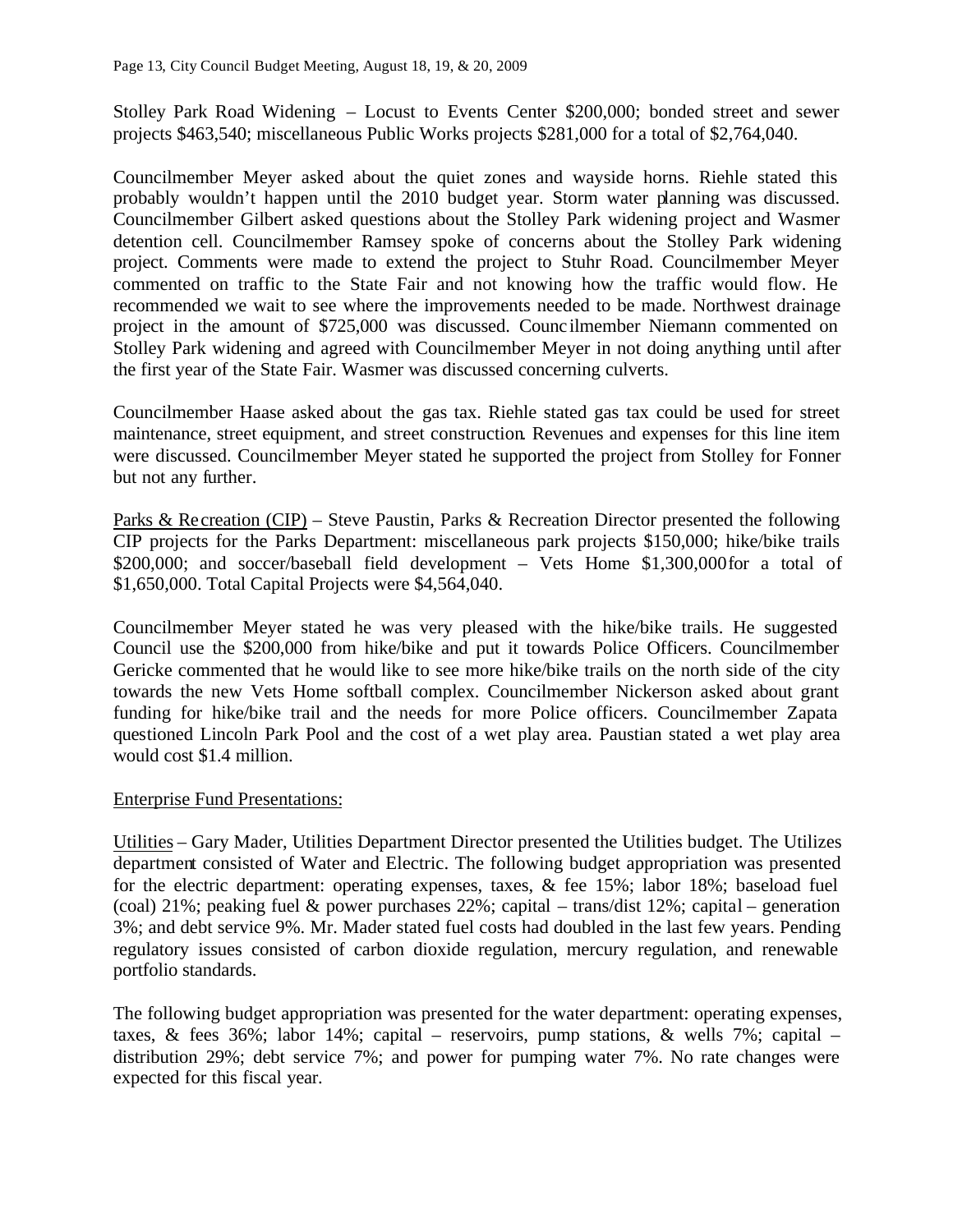Councilmember Haase commented on the cash flow for the electric utilities. Costs for PGS were mentioned. Water department revenues were mentioned regarding a decrease from \$6.2 million in 2009 to \$4.6 million in 2010. This drop was because of the Alda water main. Councilmember Gilbert asked about not having meters read in the homes. Mader stated they could investigate that option.

Public Works – Wastewater – Steve Riehle, Public Works Director presented the Public Works CIP projects with regards to the Waste Water Treatment Plant. The following highlights were presented: personnel 10%; operations 25%; debt service 11%; and capital 51%.

Councilmember Meyer asked about other general supplies in the amount of \$220,000. Councilmember Gilbert asked about the odor. Riehle stated there were three sources of odor – overloading by JBS, hydrogen sulfite, and rendering or process smells from JBS.

Councilmember Dugan asked about the lottery matching fund in the amount of \$285,000 and where it was in the budget. Jeff Pederson, City Administrator stated half that amount was in the budget but he couldn't tell exactly which line item it was in. Councilmember Meyer asked what term was used for the lottery match. Mayor Hornady stated it was a lottery match but didn't know what the actual title was. Dale Shotkoski, City Attorney stated the city would only be on the hook for two quarters and Lincoln would be responsible for the other two quarters. Councilmember Haase stated it should fall under the non-departmental fund.

Mayor Hornady commented on the thorough work from the Department Director's in bringing forth a balanced budget. Specific changes council wanted needed to be brought forward in motion form so we could wrap up tonight. If not we could continue at next weeks council meeting.

Councilmember Nickerson recommended we hear from each councilmember before any motions were made.

Increasing the mill levy by 3 from .25 to .28 and the \$2 million bonding recommendation were discussed. Discussion was held concerning gathering the information before a vote was taken.

Motion by Carney, second by Gericke that we make no changes to the budget tonight. Upon roll call vote, Councilmember's Meyer, Niemann, Carney, Zapata, Nickerson, and Gericke voted aye. Councilmember's Gilbert, Haase, Dugan, and Ramsey voted no. Motion adopted.

Councilmember Meyer stated he did not want to raise the mill levy. He still wanted to cut travel & training and other expenses in the budget. Councilmember Nickerson asked the council to consider the following: reduce travel & training by 15%; wages – non-union reduce to 3.5 or 3.75; CIP projects move to next years budget – left turn lane by Northwest High School, Wasmer detention cell, and consider reallocating part of the insurance money to reinvest in hiring 4 Police Officers.

Councilmember Haase commented on the City's fiscal policy and not having a solvent budget. The following were recommended: CRA tax moratorium and no raise in property tax.